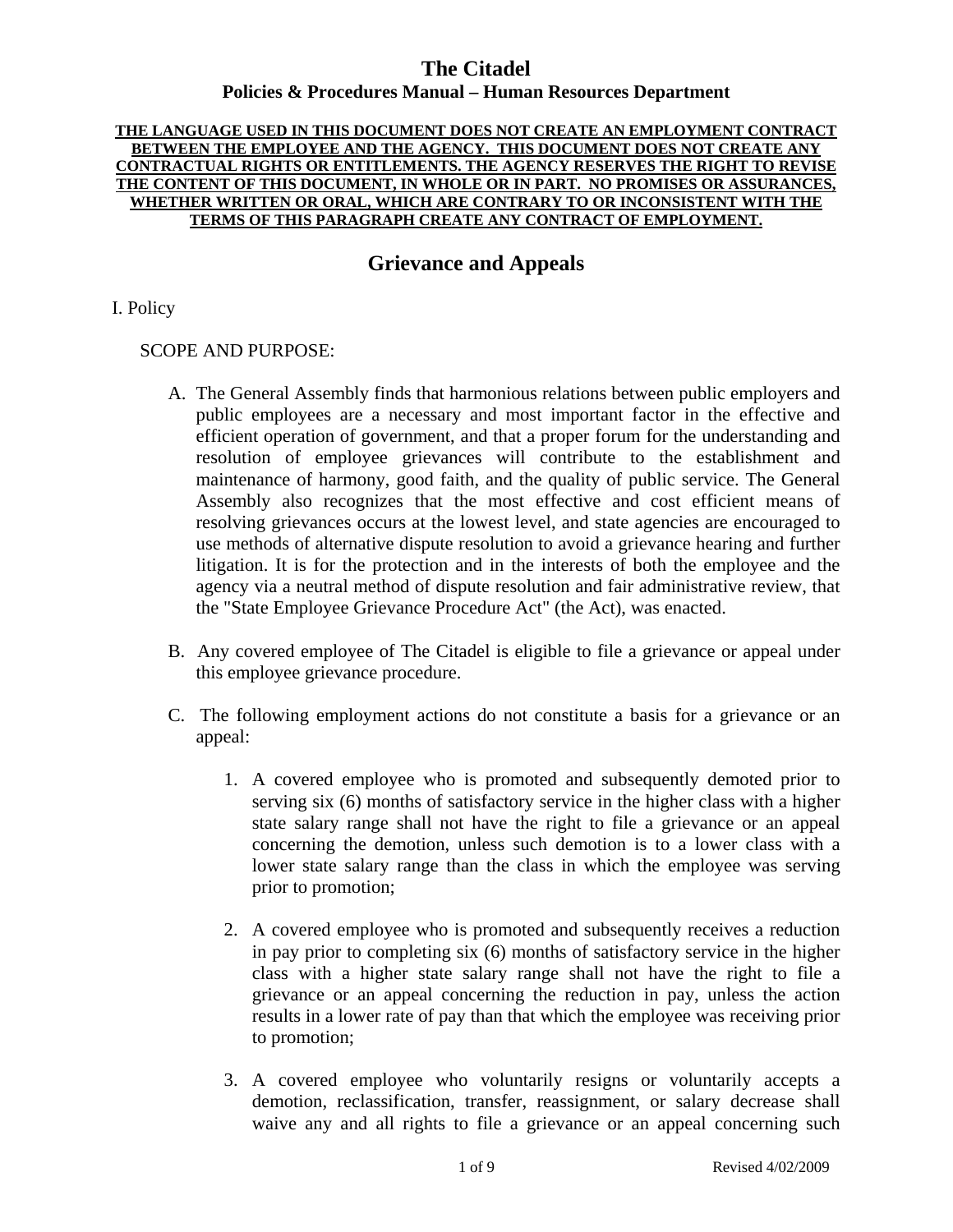#### **THE LANGUAGE USED IN THIS DOCUMENT DOES NOT CREATE AN EMPLOYMENT CONTRACT BETWEEN THE EMPLOYEE AND THE AGENCY. THIS DOCUMENT DOES NOT CREATE ANY CONTRACTUAL RIGHTS OR ENTITLEMENTS. THE AGENCY RESERVES THE RIGHT TO REVISE THE CONTENT OF THIS DOCUMENT, IN WHOLE OR IN PART. NO PROMISES OR ASSURANCES, WHETHER WRITTEN OR ORAL, WHICH ARE CONTRARY TO OR INCONSISTENT WITH THE TERMS OF THIS PARAGRAPH CREATE ANY CONTRACT OF EMPLOYMENT.**

actions and the covered employee can rescind such voluntary actions only if the agency head or the agency head's designee agrees;

- 4. A covered employee whose position is reclassified to a class with a lower state salary range shall not have the right to file a grievance or an appeal concerning the reclassification to the State Human Resources Director unless a determination is made that a material issue of fact exists concerning a punitive reclassification; and
- 5. A covered employee who receives an additional job duties or responsibilities salary increase, and subsequently has the additional job duties or responsibilities taken away prior to completing six (6) months of service, shall not have the right to file a grievance or an appeal concerning a salary reduction equivalent to the amount of additional job duties or responsibilities increase.
- D. Throughout this grievance procedure the words "grievance" and "complaint" are used interchangeably and carry the same meaning. Grievances may be based on the following: terminations, suspensions, involuntary reassignments, and demotions. A grievance may also be based on a reclassification but only if the employee alleges that the reclassification was of a punitive nature, and the Director of Human Resources determines that there is a material issue of fact. A grievance may also be based on an employee stating that he/she was denied the opportunity for consideration for a promotion for which he/she was qualified when the promotional opportunity occurred and the employee applied or would have applied if he/she had known of the promotional opportunity. If such a statement is made, the grievance will be processed under this grievance procedure if the Director of Human Resources, or in the case of an appeal the State Human Resources Director, determines that there is a material issue of fact. However, when the College promotes an employee one organizational level above the promoted employee's former level, that action is not grievable under this grievance procedure for any other employee under any circumstances. Also, failure to be selected for a promotion is not grievable under this grievance procedure. Salary decreases based on performance as indicated on EPMS evaluations are adverse employment actions that may be considered a grievance or an appeal. A reduction in force is an adverse employment action considered as a grievance only if the agency, or as an appeal if the State Human Resources Director, determines that there is a material issue of fact that the Citadel inconsistently or improperly applied its reduction in force policy or plan.

Notwithstanding any of the above, the following actions are not grievable under this procedure: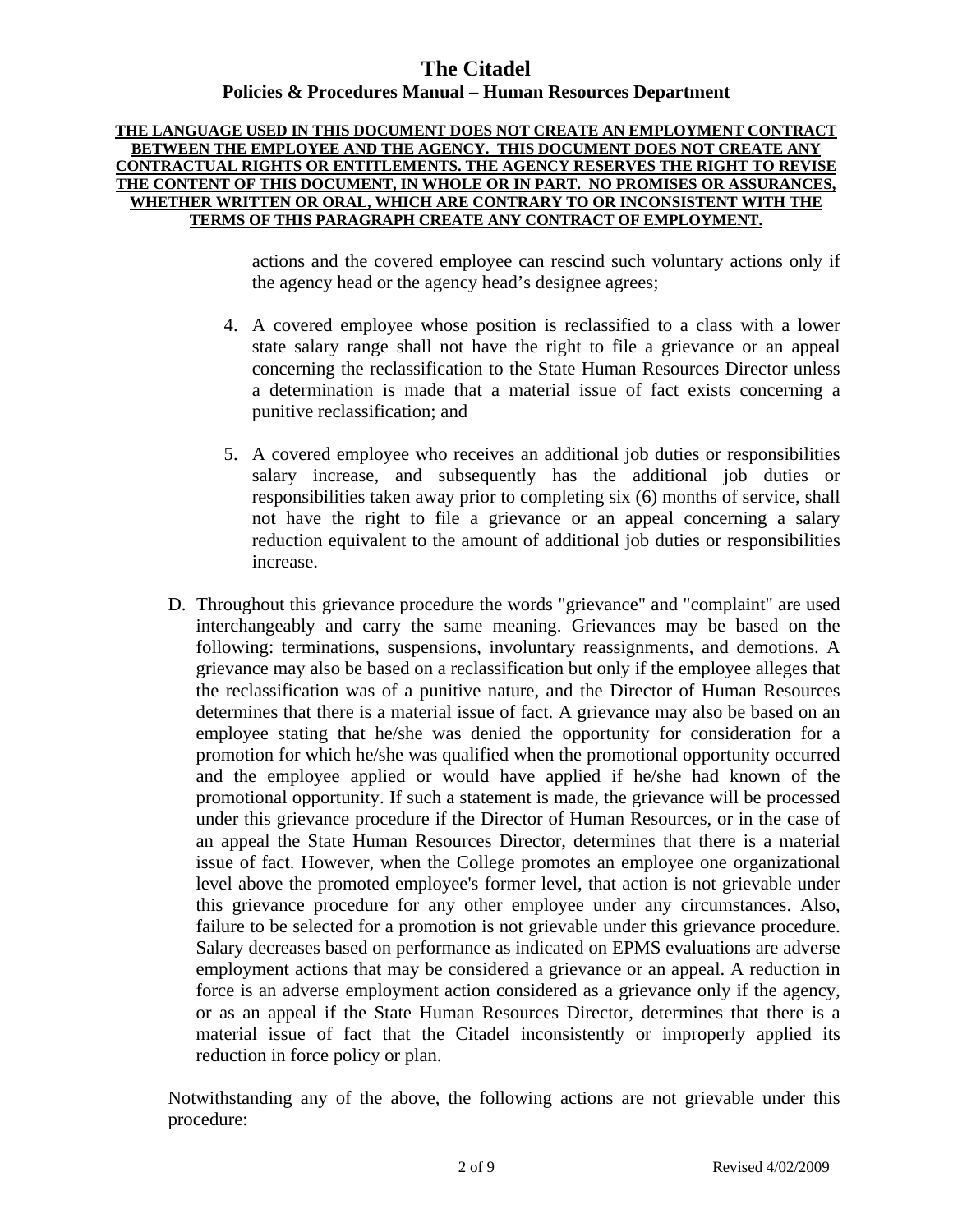#### **THE LANGUAGE USED IN THIS DOCUMENT DOES NOT CREATE AN EMPLOYMENT CONTRACT BETWEEN THE EMPLOYEE AND THE AGENCY. THIS DOCUMENT DOES NOT CREATE ANY CONTRACTUAL RIGHTS OR ENTITLEMENTS. THE AGENCY RESERVES THE RIGHT TO REVISE THE CONTENT OF THIS DOCUMENT, IN WHOLE OR IN PART. NO PROMISES OR ASSURANCES, WHETHER WRITTEN OR ORAL, WHICH ARE CONTRARY TO OR INCONSISTENT WITH THE TERMS OF THIS PARAGRAPH CREATE ANY CONTRACT OF EMPLOYMENT.**

- 1. Reclassifications, reassignments and transfers within the same state salary range;
- 2. Any personnel action resulting from a reduction in force unless the grievant states there has been inconsistent or improper application of the College's reduction in force policy or plan and the Director of Human Resources, or in the case of an appeal the State Human Resources Director, determines that there is a material issue of fact that the Citadel inconsistently or improperly applied its reduction in force plan.
- E. Definitions:

As used in this Grievance Procedure, unless the context clearly indicates otherwise, the following words or phrases shall mean:

"Calendar days" means the sequential days of a year. The time shall be computed by excluding the first day and including the last day. If the last day falls on a Saturday, Sunday, or an official legal holiday, it must be excluded.

"Class" means a group of positions sufficiently similar in the duties performed, degree of supervision exercised or received, minimum requirements of education, experience or skill, and the other characteristics that the same state class title and the same state salary range are applied to each position in the group by the State Office of Human Resources.

"Covered employee" means a full-time or part-time employee occupying a part or all of an established full-time equivalent (FTE) position who has completed the probationary period and has a "meets" or higher overall rating on the employee's performance evaluation and who has grievance rights. Instructional personnel are covered upon the completion of one academic year except for faculty at state technical colleges of not more than two full academic years' duration. If an employee does not receive an evaluation before the official review date, the employee must be considered to have performed in a satisfactory manner and be a covered employee. This definition does not include employees in positions such as temporary, temporary grant, or time-limited employees who do not have grievance rights.

"Demotion" means the assignment of an employee by the appointing authority from one established position to a different established position having a lower state salary range.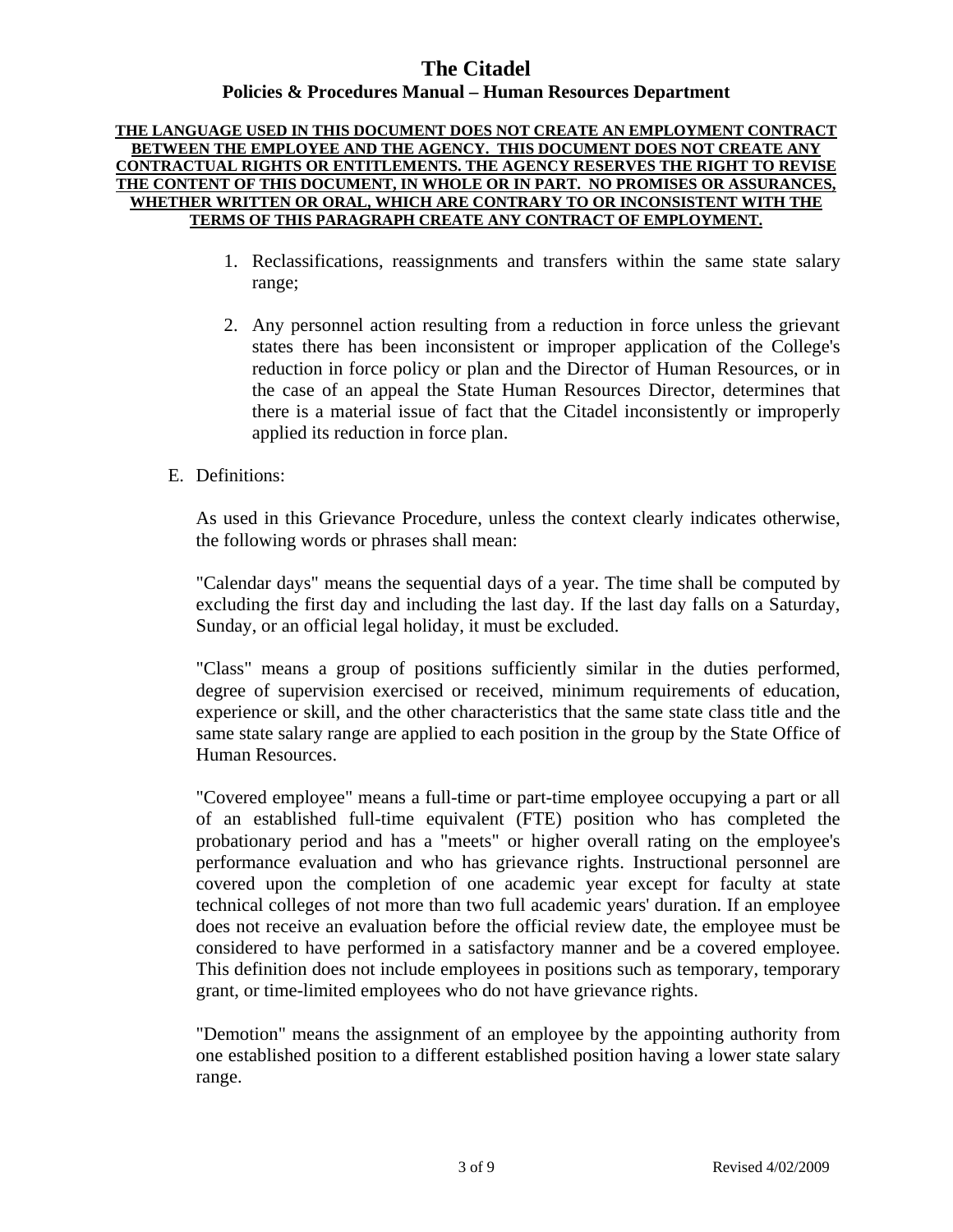#### **THE LANGUAGE USED IN THIS DOCUMENT DOES NOT CREATE AN EMPLOYMENT CONTRACT BETWEEN THE EMPLOYEE AND THE AGENCY. THIS DOCUMENT DOES NOT CREATE ANY CONTRACTUAL RIGHTS OR ENTITLEMENTS. THE AGENCY RESERVES THE RIGHT TO REVISE THE CONTENT OF THIS DOCUMENT, IN WHOLE OR IN PART. NO PROMISES OR ASSURANCES, WHETHER WRITTEN OR ORAL, WHICH ARE CONTRARY TO OR INCONSISTENT WITH THE TERMS OF THIS PARAGRAPH CREATE ANY CONTRACT OF EMPLOYMENT.**

"Full-Time Equivalent (FTE)" means a value expressing a percentage of time in hours and of funds related to a particular position authorized by appropriations acts enacted by the General Assembly.

"Grievance" means a complaint filed by a covered employee or the employee's representative regarding an adverse employment action designated in Section 8-17- 330 of the SC Code of Laws taken by the College.

"Probationary employee" means a full-time or part-time employee occupying a part or all of an established FTE position in the initial working test period of employment with the State of twelve months' duration for non-instructional personnel, of the academic year duration for instructional personnel except for those at state technical colleges, or of not more than two full academic years' duration for faculty at state technical colleges. An employee who receives an unsatisfactory performance appraisal during the probationary period must be terminated before becoming a covered employee.

"Promotion" means an employee's change from a position in one class to a position in another class having a higher state salary range.

"Punitive Reclassification" means the assignment of a position in one class to a different lower class with the sole purpose to penalize the covered employee.

"Reassignment" means the movement within an agency or an employee from one position to another position having the same state salary range, or the movement of a position within the College which does not require reclassification.

"Reclassification" means the assignment of a position in one class to another class which is the result of a natural or an organizational change in duties or responsibilities of the position.

"Reduction in force" means a determination by the College to eliminate one or more filled positions in one or more organizational units within the College due to budgetary limitations, shortage of work, or organizational changes.

"Salary decrease based on performance" means the reduction of a covered employee's compensation based on the results of an Employee Performance Management System (EPMS) evaluation.

"State Human Resources Director" means the head of the Office of Human Resources of the State Budget and Control Board, or his designee.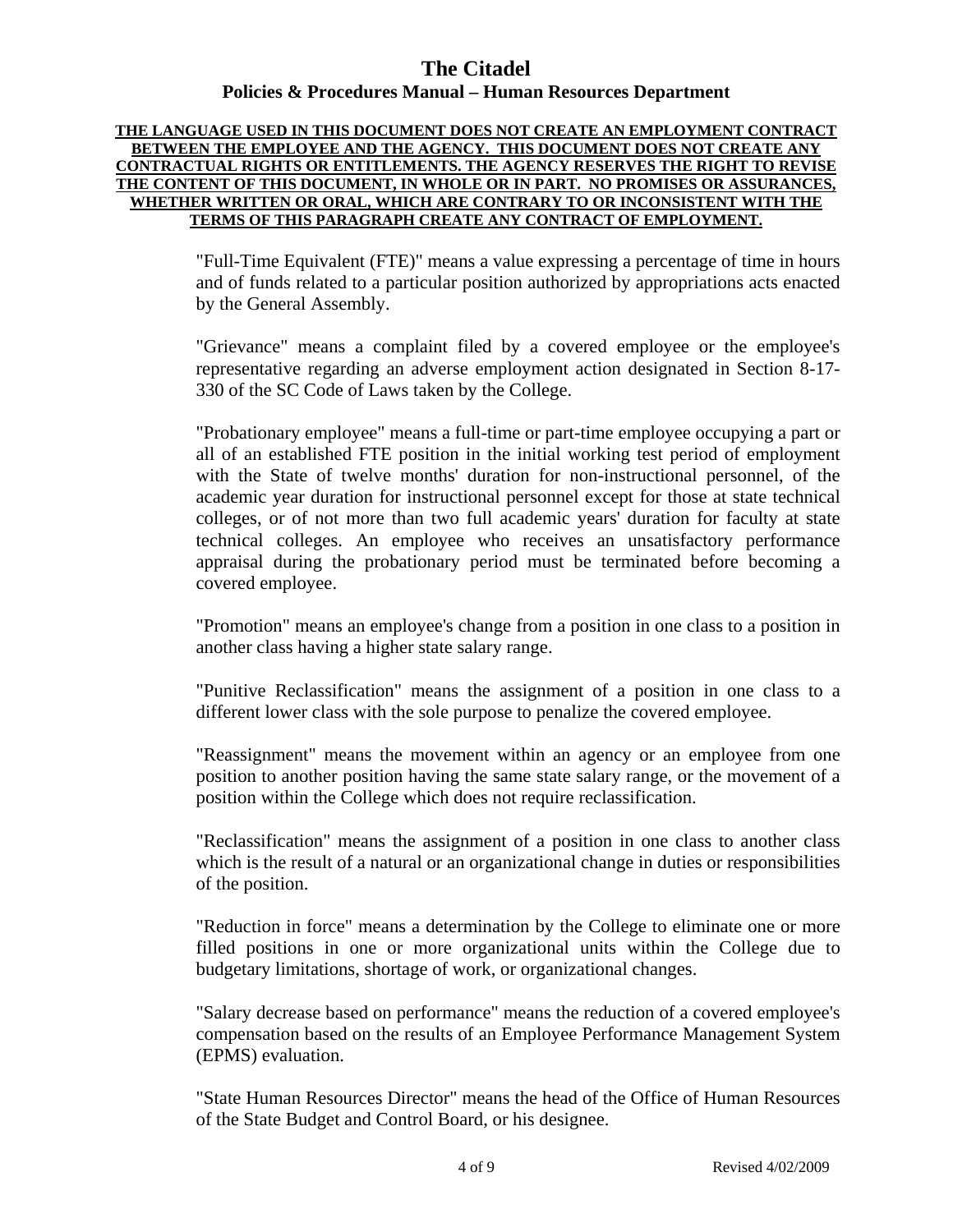#### **THE LANGUAGE USED IN THIS DOCUMENT DOES NOT CREATE AN EMPLOYMENT CONTRACT BETWEEN THE EMPLOYEE AND THE AGENCY. THIS DOCUMENT DOES NOT CREATE ANY CONTRACTUAL RIGHTS OR ENTITLEMENTS. THE AGENCY RESERVES THE RIGHT TO REVISE THE CONTENT OF THIS DOCUMENT, IN WHOLE OR IN PART. NO PROMISES OR ASSURANCES, WHETHER WRITTEN OR ORAL, WHICH ARE CONTRARY TO OR INCONSISTENT WITH THE TERMS OF THIS PARAGRAPH CREATE ANY CONTRACT OF EMPLOYMENT.**

"Suspension" means an enforced leave of absence without pay pending investigation of charges against an employee or for disciplinary purposes.

"Temporary employee" means a full-time or part-time employee who does not occupy an FTE position, whose employment is not to exceed one year, and is not a covered employee.

"Termination" means an action taken against an employee to separate the employee involuntarily from employment.

"Transfer" means the movement to a different agency of an employee from one position to another position having the same salary range, or the movement of a position from one agency to another agency, which does not require reclassification.

F. Protection of Employees:

No employee shall be disciplined or otherwise prejudiced in employment for exercising rights, testifying, or providing information in accordance with the grievance and appeals procedure.

G. Informal Complaints:

Prior to filing a formal grievance, the covered employee may first attempt to resolve the matter informally with his immediate supervisor. This matter may be presented verbally or in writing. However, this is merely an informal attempt to resolve the matter and cannot be substituted for the requirements of Step One in the following procedure.

H. Formal Complaints:

If the informal procedure does not produce a result satisfactory to the complainant, or if the complainant does not desire to follow the informal procedure, a formal complaint may be filed. The Act provides that a covered employee has the right during the grievance and appeal process to a representative, which may include legal counsel. If the covered employee chooses to exercise the right of legal counsel, it shall be at his expense.

I. Time Limit to Initiate a Grievance:

If the matter was not resolved informally with the covered employee's immediate supervisor, the covered employee must notify the agency's Human Resources Office in writing to initiate a formal grievance. The covered employee must initiate the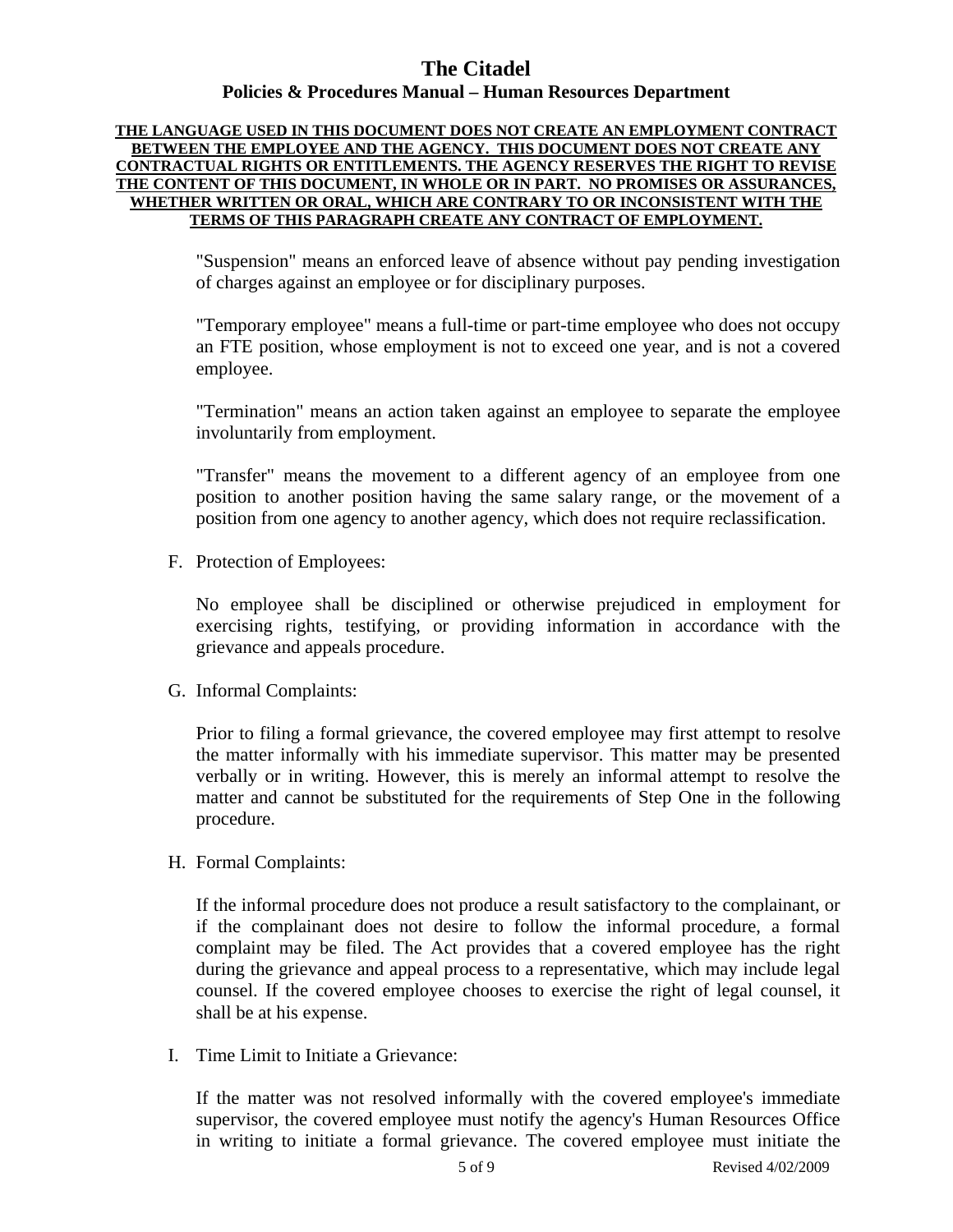#### **THE LANGUAGE USED IN THIS DOCUMENT DOES NOT CREATE AN EMPLOYMENT CONTRACT BETWEEN THE EMPLOYEE AND THE AGENCY. THIS DOCUMENT DOES NOT CREATE ANY CONTRACTUAL RIGHTS OR ENTITLEMENTS. THE AGENCY RESERVES THE RIGHT TO REVISE THE CONTENT OF THIS DOCUMENT, IN WHOLE OR IN PART. NO PROMISES OR ASSURANCES, WHETHER WRITTEN OR ORAL, WHICH ARE CONTRARY TO OR INCONSISTENT WITH THE TERMS OF THIS PARAGRAPH CREATE ANY CONTRACT OF EMPLOYMENT.**

grievance with the Citadel's Human Resources Office within fourteen (14) calendar days of the effective date of the grievable action.

Time Limits - The covered employee filing the grievance must comply with the time limits established in each step of the grievance procedure. Failure by the covered employee to comply with the prescribed time limit in each step constitutes a failure to exhaust administrative remedies and waives the covered employee's right to further continue the grievance. Internal time limits may be altered only by mutual written agreement of both parties. The College is responsible for rendering a final decision on the grievance within forty-five (45) calendar days from the date a formal grievance is filed. This forty-five (45) calendar days period for action by the College may not be waived except by mutual written agreement of both parties. Failure by the College to issue a final decision within this forty-five (45) calendar day period is considered an adverse decision. This failure to issue a final decision allows the covered employee to proceed with an appeal to the State Human Resources Director after 45 calendar days, but no later than 55 calendar days from the initial date the grievance was filed with the agency. Failure by the covered employee to file an appeal within the time periods referenced in this paragraph shall constitute a waiver of the right to appeal.

### J. Mediation:

"Mediation" means an alternative dispute resolution process whereby a mediator who is an impartial third party acts to encourage and facilitate the resolution of a dispute without prescribing what it should be. The process is informal and non adversarial with the objective of helping the disputing parties reach a mutually acceptable agreement.

#### **Procedure:**

#### Step One:

1. A formal grievance must be filed in writing to the Director of Human Resources using the Employee Grievance Procedure Form [\(http://www.citadel.edu/hr/forms](http://www.citadel.edu/hr/forms)) within fourteen (14) calendar days of the effective date of the grievable action.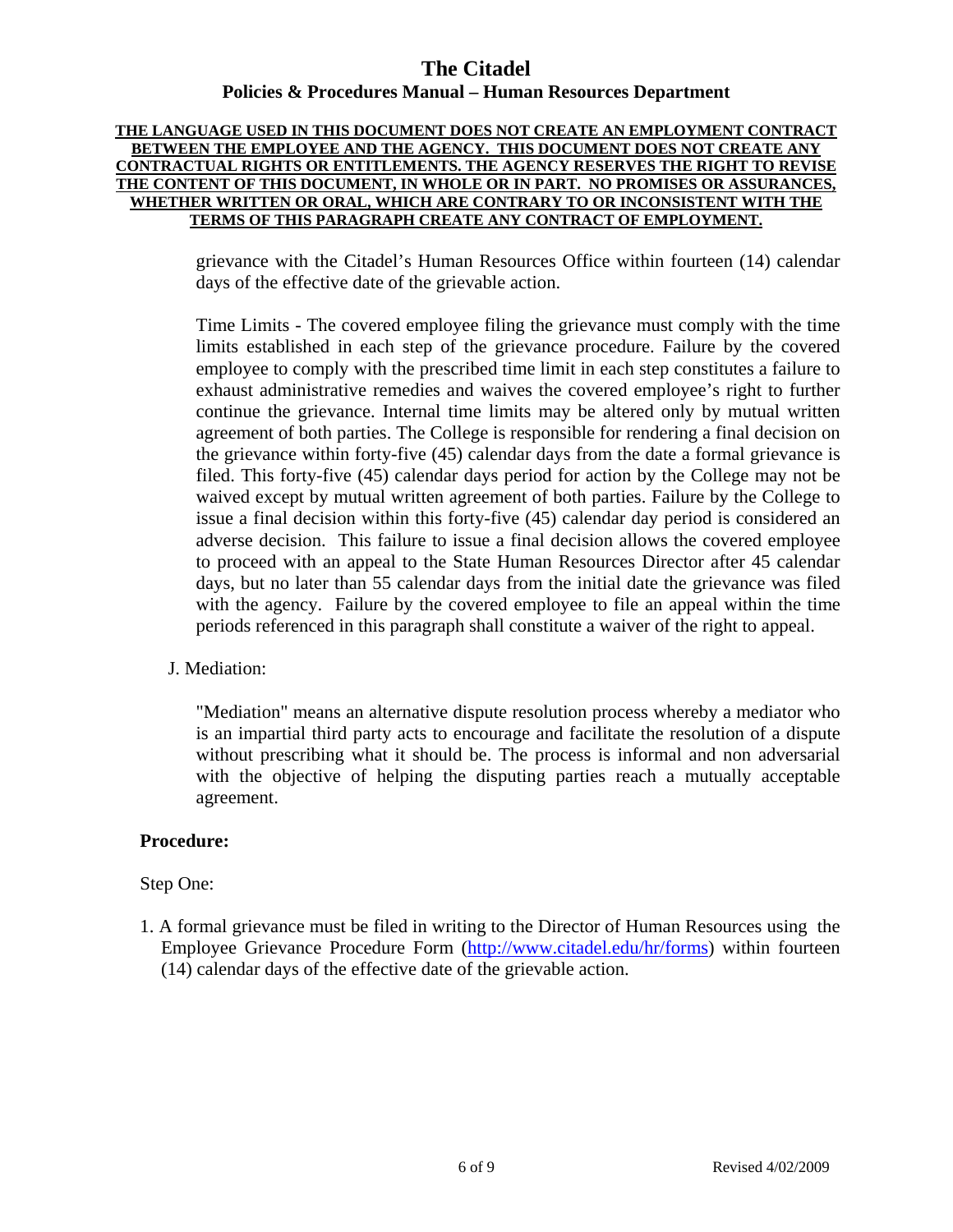#### **THE LANGUAGE USED IN THIS DOCUMENT DOES NOT CREATE AN EMPLOYMENT CONTRACT BETWEEN THE EMPLOYEE AND THE AGENCY. THIS DOCUMENT DOES NOT CREATE ANY CONTRACTUAL RIGHTS OR ENTITLEMENTS. THE AGENCY RESERVES THE RIGHT TO REVISE THE CONTENT OF THIS DOCUMENT, IN WHOLE OR IN PART. NO PROMISES OR ASSURANCES, WHETHER WRITTEN OR ORAL, WHICH ARE CONTRARY TO OR INCONSISTENT WITH THE TERMS OF THIS PARAGRAPH CREATE ANY CONTRACT OF EMPLOYMENT.**

2. The Director of Human Resources is the Citadel's designated official. The Director of Human Resources shall notify the grievant in writing of the date the grievance was considered filed with his/her office. He/she shall review the grievance to determine whether the complaint is grievable as defined under the Act and may conduct appropriate investigations and fact findings as he/she may consider necessary to make this determination. If it is determined that the matter is not grievable, the covered employee shall be so advised in writing by the Director of Human Resources, normally within five (5) calendar days of receipt of the grievance. Such determination shall be a final decision within the agency which may be appealed to the State Human Resources Director. However, any initial determination by the Director of Human Resources or other designated official that the matter may be grieved shall only entitle the covered employee to have the matter considered in accordance with this grievance procedure and shall in no way be construed to be an adjudication of the merits of the grievance.

If it is determined that the matter is grievable, the Director of Human Resources or other designated official will contact the employee and the Citadel representative(s) to determine if they wish to take part in voluntary mediation. If the employee or The Citadel submits a written decision not to participate in mediation, or fails to respond within three (3) calendar days concerning voluntary mediation, the Director of Human Resources will promptly schedule a conference between the employee's next level supervisor and the employee, normally within five (5) calendar days.

### **With Mediation:**

When the employee and The Citadel representative(s) both agree in writing to participate in voluntary mediation, the Director of Human Resources will make the necessary arrangements for the selection of a mediator

- a. The mediator will serve as an impartial third party who will encourage and facilitate a resolution to the complaint without advising what the result should be. The mediation conference(s) will be confidential and limited to the parties and their representatives. Other persons may attend with the permission of the mediator and the other party. The mediator may not be compelled, by subpoena or otherwise, to divulge any records or discussions or to testify in regard to the mediation conference in any adversary proceeding or judicial forum. If the parties agree to settle the complaint, the mediator will assist in drafting a mediation agreement which both parties must sign. The mediator may share terms of the settlement agreement with The Citadel's designated officials who need to finalize and assist in implementing the agreement.
- b. If the complaint is not settled within eight (8) calendars days of the initial mediation conference, the mediator will inform the Director of Human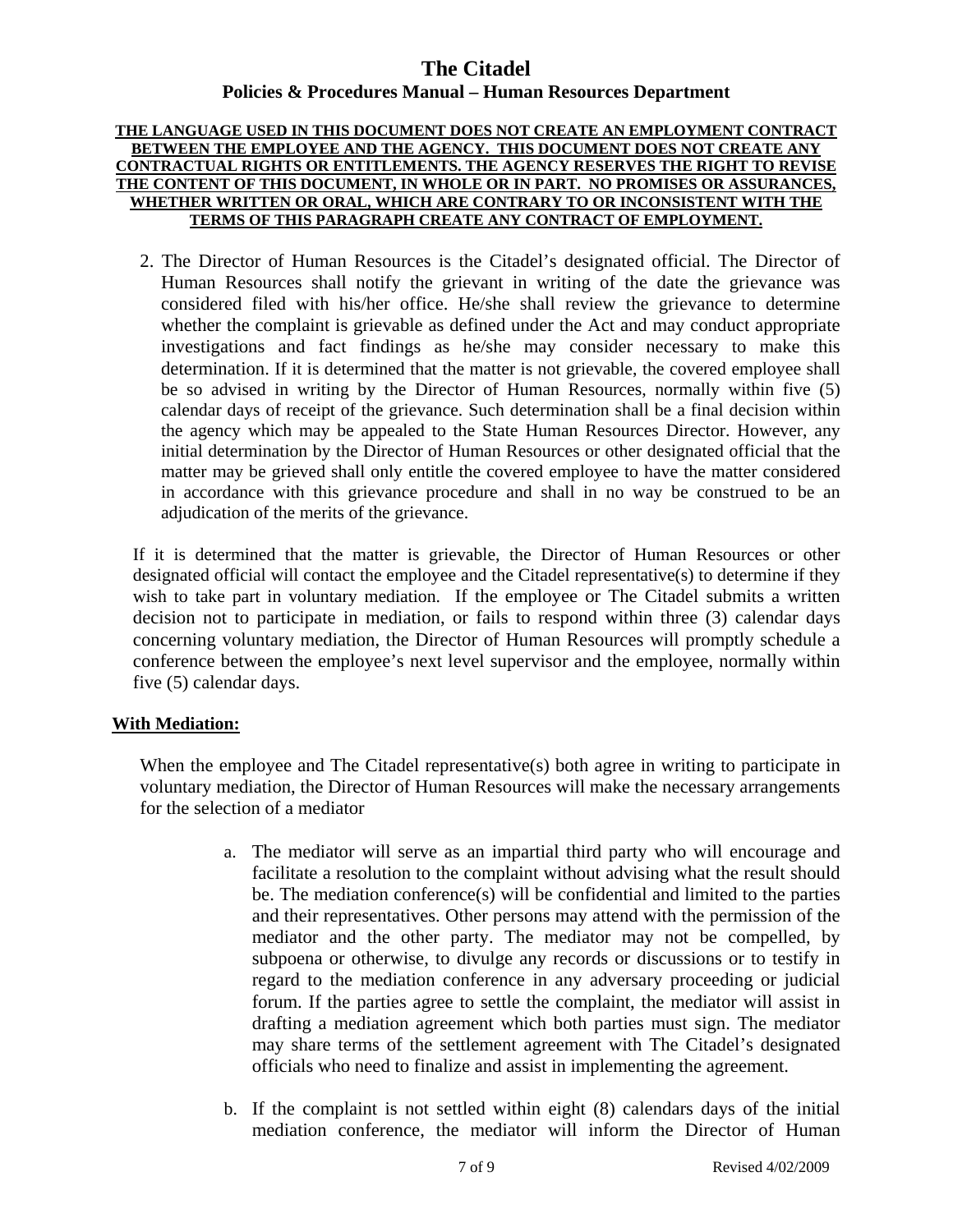#### **THE LANGUAGE USED IN THIS DOCUMENT DOES NOT CREATE AN EMPLOYMENT CONTRACT BETWEEN THE EMPLOYEE AND THE AGENCY. THIS DOCUMENT DOES NOT CREATE ANY CONTRACTUAL RIGHTS OR ENTITLEMENTS. THE AGENCY RESERVES THE RIGHT TO REVISE THE CONTENT OF THIS DOCUMENT, IN WHOLE OR IN PART. NO PROMISES OR ASSURANCES, WHETHER WRITTEN OR ORAL, WHICH ARE CONTRARY TO OR INCONSISTENT WITH THE TERMS OF THIS PARAGRAPH CREATE ANY CONTRACT OF EMPLOYMENT.**

Resources that a settlement has not occurred. The Director of Human Resources will schedule a conference between the employee's next level supervisor and the employee within five (5) calendar days. The employee will have an opportunity to present his/her position regarding the grievance. The next level supervisor may conduct appropriate investigations and fact findings to determine whether to accept, reject, or modify the disciplinary action taken against the employee. The employee will be advised on his next level supervisor's decision, in writing, within five (5) calendar days of the conference.

### **Without Mediation:**

If the complaint is grievable and the employee or The Citadel submits a written decision not to participate in mediation, or fails to respond within three (3) calendar days concerning voluntary mediation, the Director of Human Resources will promptly schedule a conference between the employee's next level supervisor and the employee, normally within five (5) calendar days. The employee will have an opportunity to present his position regarding the grievance. The next level supervisor may conduct appropriate investigations and fact findings to determine whether to accept, reject, or modify the disciplinary action taken against the employee. The employee will be advised of his next level supervisor's decision, in writing, normally within five (5) calendar days of the conference.

Step Two:

To continue the grievance, the employee must notify the President, or other designated official, in writing, within five (5) calendar days after receiving the Step One decision. The President, or other designated official, must promptly schedule and conduct a conference with the employee, normally within five (5) calendar days. The employee will be provided an opportunity at this time to present his/her position regarding the grievance. The President, or other designated official, may conduct appropriate investigations and fact findings to determine whether to accept, reject, or modify the disciplinary action taken against the employee. The President, or other designated official, must advise the employee of the decision, in writing, within five (5) calendar days of the conference. This will be The Citadel's final decision.

Appeal to the State Human Resources Director:

A. The Act provides for an appeal of a grievance beyond the agency to the State Human Resources Director. Any covered employee may appeal the decision of the President or designee. It also provides that the employee has the right during the grievance and appeal